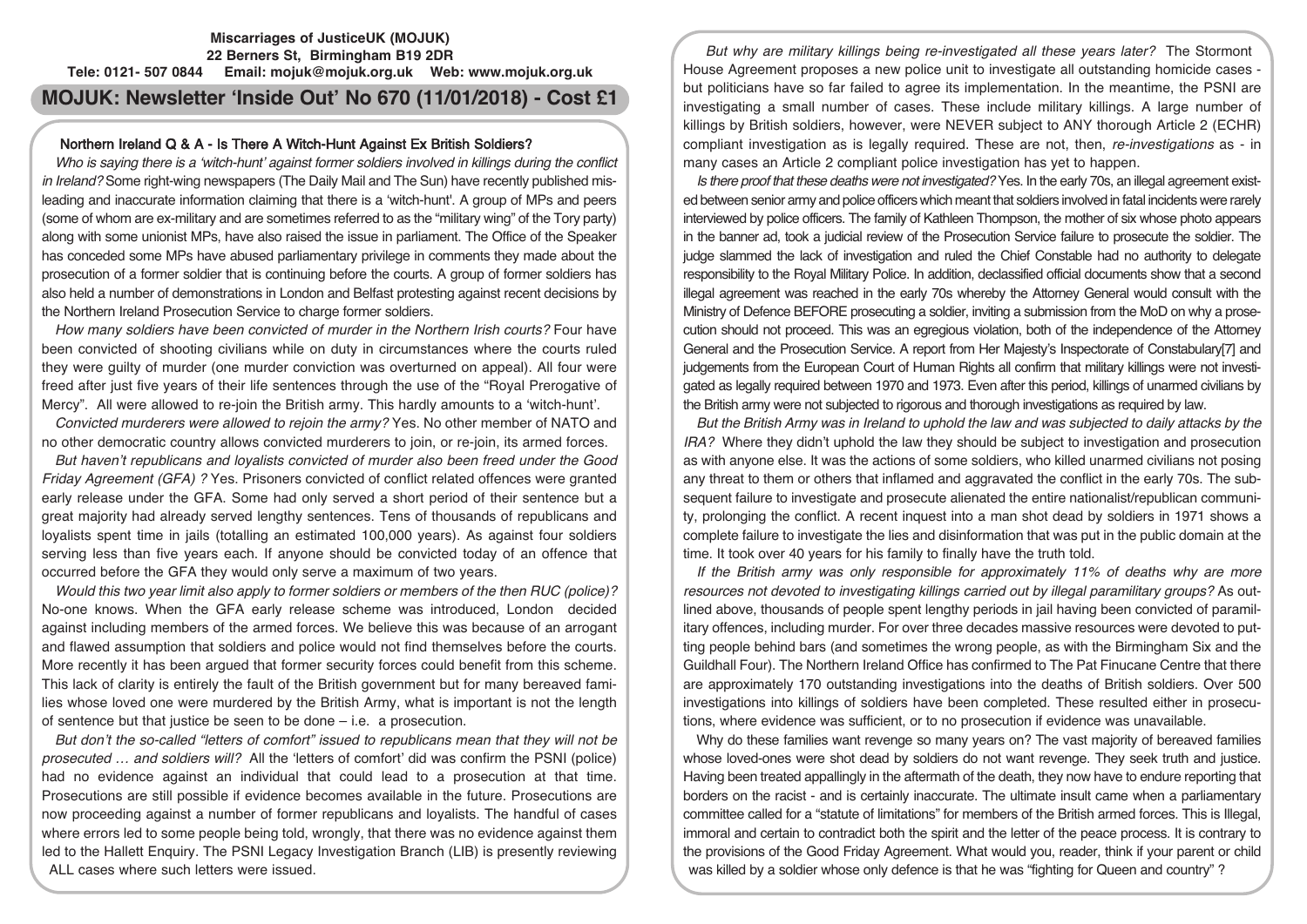## MoJ Put on Notice by Information Commissioner

Law Gazette: The Ministry of Justice has become the first central government department to be served with an enforcement notice by the Information Commissioner's Office (ICO). It was rapped over the knuckles last month for delays in responding to 'subject access requests' inquiries by individuals on data held about them. The Data Protection Act 1998 requires data controllers to respond to such requests 'without undue delay'. According to the notice, dated 21 December, the information commissioner has considered 'a large number' of complaints about the department's handling of subect access requests. 'On 28 July 2017, the data controller had a backlog of 919 subject access requests from individuals, some of which dated back to 2012,' the notice states. While progress had been made towards eliminating the backlog by October 2018, on 10 November 2017 the MoJ had 793 cases over 40 days old.

'The commissioner takes the view that damage or distress to individuals is likely as a result of them being denied the opportunity of correcting inaccurate personal data about them, which may be processed by the data controller, because they are unable to establish what personal data are being processed within the statutory timescale.' The notice also cites article 8 of the European Convention on Human Rights, stating that the 'right to respect for private and family life, home and correspondence… has been unlawfully interfered with by reason of the failure of the data controller to respond to subject access requests in compliance with the DPA'. Among other measures, the notice requires the secretary of state for justice to inform the individuals with outstanding requests by 31 October 2018 whether any personal data about them has been processed and to supply each of them with a copy of any such personal data so processed. The secretary of state must also provide the commissioner with a monthly progress report.

The serving of an enforcement notice on Whitehall is the latest indication of a tough approach by Elizabeth Denham, who took up the position of information commissioner in July 2016. Over the past decade the ICO has issued some 155 enforcement notices, the largest number against marketing businesses. While 19 have been served on local authorities, this is the first against central government. In a formal statement, the MoJ said: 'We have left no stone unturned in ensuring the historical backlog in responding to special access requests from offenders is addressed. The Information Commissioner has recognised our plan is robust and it is delivering results at pace and ahead of schedule. Given the marked improvements already brought about by our urgent action in this area, we are very disappointed the Information Commissioner has decided to take formal action at this time. We are committed to transparency and improving understanding of how the justice system works but the information we handle is often highly sensitive and we must weigh these interests with our responsibility never to put children, vulnerable victims, witnesses, staff or criminal investigations at risk.'

## Tribunal Rules Against Total Secrecy Over UK Drone Strikes

Owen Bowcott, Guardian: government's power to block requests for information on national security grounds has been significantly curtailed by a tribunal ruling over targeted killings of British jihadists abroad. Although attempts to obtain the legal advice given to the prime minister before RAF drone strikes in Syria in 2015 were dismissed, the court said officials could not rely on a blanket ban preventing the release of all relevant details. The upper tribunal administrative appeals chamber decision, handed down shortly before Christmas, said freedom of information requests in such sensitive policy areas should be subject instead to qualified exemptions in which security concerns are balanced against wider public interests.

The tribunal also criticised the Information Commissioner's Office for accepting assurances by government departments that the material was all exempt from FOI applications. The ICO, it emerged, had not even read the documents in the case. The challenge was brought by Rights Watch (UK) after RAF drone strikes against two British citizens, Reyaad Khan and Ruhul Amin, which prompted accusations that officials were operating a US-style "kill list". At the time, the prime minister, David Cameron, described the attack as a "new departure" and said he had relied on legal advice from the attorney general, Jeremy Wright QC, which assured him it was "entirely lawful". Later that year, UK and US forces cooperated on an airstrike that killed Mohammed Emwazi, nicknamed "Jihadi John", the Islamic State extremist held responsible for killing several western hostages. The day after the attack on Khan and Amin, Rights Watch (UK) submitted a freedom of information request for the legal advice, or a summary of it, to be published.

Since then, Wright has given some further details about the legal context in which such decisions are made. "Specific" advance evidence of a terror plot threatening UK interests is not legally necessary before launching pre-emptive drone strikes against suspects overseas, Wright said last year. The legal threshold for self-defence was not being "watered down", he stressed, adding that not knowing the target, type or time of a terrorist attack should not prevent military action.

In the upper tribunal hearing, the government argued that section 23 of the Freedom of Information Act 2000 provided an absolute exemption on handing over any information passing through the security agencies. The upper tribunal rejected that argument, saying any advice should be "disaggregated" and considered under other exemptions provided for by the act. It declared: "Although we accept that the disaggregated information … can be said to relate to [the security agencies], parliament did not intend such information to be covered by the absolute section 23 exemption." Parts of the legal advice, such as the government's interpretation of international law, should be subject to a public interest test, the tribunal said.

Yasmine Ahmed, the executive director of Rights Watch (UK), said: "This is a significant pushback against the government's expansive claims of secrecy that would have allowed it to claim absolute secrecy and suppress information that had merely passed through the hands of the security services, corroding the public's right to information. "The government [is] on notice: referencing the security services or them having sight of information does not hand public bodies a blank cheque to veto scrutiny of their actions, and they cannot do so and expect the information commissioner, courts and public to acquiesce." Daniel Carey, a solicitor at the law firm Deighton Pierce Glynn, which represented Rights Watch (UK), said the challenge "has been vindicated by these significant rulings on the legal and procedural approach to security services information under the Freedom of Information Act".

## Government Widens Legal Aid Scope For Prison Law

Law Gazette: Legal aid will be restored for three areas of prison law following a Court of Appeal judgment, the government has confirmed. In Howard League for Penal Reform and the Prisoners' Advice Service v the Lord Chancellor, the court ruled that the high threshold required for a finding of inherent or systemic unfairness was satisfied in the case of pre-tariff reviews by the parole board, category A reviews (those whose escape would be highly dangerous), and decisions regarding placement in close supervision centres. The threshold was not satisfied in relation to decisions about offending behaviour programmes and courses, and disciplinary proceedings where no additional days of imprisonment or detention can be awarded. This week Frances Crook, chief executive of the Howard League for Penal Reform, a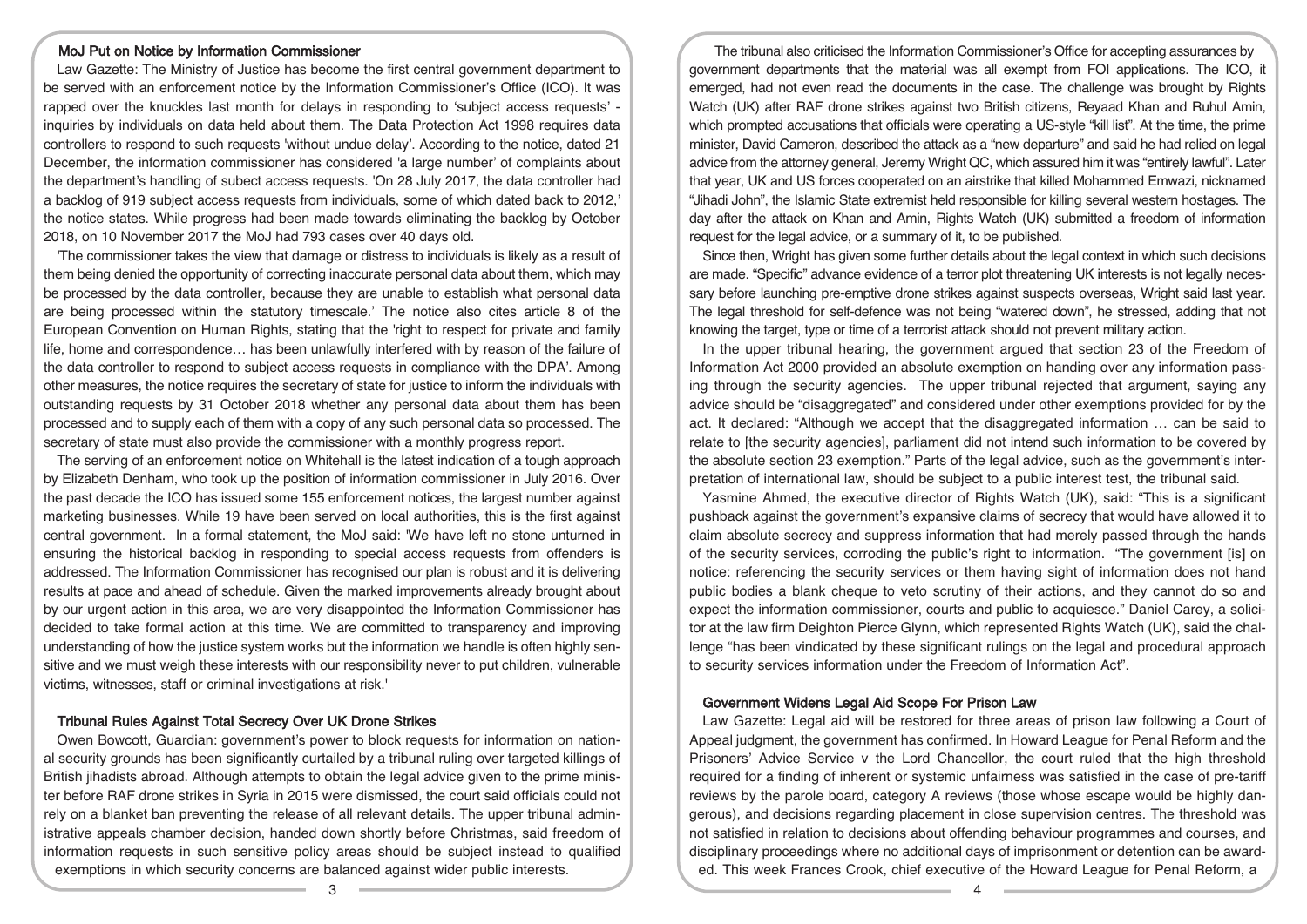prison charity, posted a letter on Twitter from the Ministry of Justice confirming that an amending statutory instrument has been laid before parliament, extending criminal legal aid to the three areas where the court ruled against the government. The Legal Aid Agency is consulting with the Law Society, the Bar Council and Legal Aid Practitioners' Group on changes to the 2017 crime contract. According to the Howard League, almost 300 people have taken their own lives since eligibility for criminal legal aid in certain prison law matters was removed in December 2013. Calls to the Howard League for Penal Reform and the Prisoners' Advice Service have increased by nearly 50%. The government considered appealing the court's findings but withdrew its application for permission to appeal to the Supreme Court.

Latest legal aid statistics show that prison law made up less than 2% of 'crime lower' workload between January and March 2017, but over 5% of expenditure. Prison law work began to decline following changes in July 2010, which included a requirment for providers to apply to the agency for prior approval before starting work on treatment cases. The downward trend accelerated after the government narrowed the scope of legal aid in December 2013. This is not the first time the government has amended legal aid regulations following a court ruling. Campaign group Rights of Women, with the support of the Law Society, successfully fought rules introduced in April 2013 that required victims to provide a prescribed form of evidence to apply for family law legal aid. As a result, victims of domestic violence no longer have to endure harsh evidence tests to qualify for legal aid.

## Court of Appeal Overturns Decision Denying Trans Parent Contact With Children

Abby Buttle, Human Rights News: An ultra-Orthodox Jew who left her community to start a new life as a woman has been allowed an appeal by The Court of Appeal. This overturned an earlier ruling that she should have no direct contact with her five children. The transgender parent, known in court as 'J', has not seen her children since leaving the North Manchester Charedi Jewish community in June 2015. Both parents agreed that the children should continue to live in the community, but the mother opposed direct contact with J. In the lower court, Mr Justice Jackson had decided that, because of a real risk that the children and their mother would be rejected by their community, direct contact wouldn't be in the best interests of the children. This was in spite of 'formidable' arguments in favour of contact with J.

<sup>A</sup> Case of Profound Significance: The Court of Appeal noted that the case was of 'profound significance' because it raised the question of how, in evaluating a child's welfare, the court should respond to the impact on a child of behaviour which may be unlawful under Article 14 of the Human Rights Convention and under the Equality Act 2010. Both of these protect us from discrimination. The appeal court was made up of Sir James Munby, Lady Justice Arden and Lord Justice Singh. In their judgment, they said that many people would find the earlier decision "both surprising and disturbing, thinking to themselves, and we can understand why, how can this be so, how can this be right?" The judges also said that it was "unfortunate that the judge did not address head-on the human rights issues and issues of discrimination which plainly arose".

The Standards of Reasonable Men and Women: They found that the High Court judge had lost sight of the principle that the children's welfare must form the paramount consideration in disputes over contact. The conclusion that direct contact wouldn't be in the best interests of the children was difficult to square with the court's role in judging the welfare of the children "by the standards of reasonable men and women in 2017". In adopting these standards, the court must take a "broad-minded and tolerant approach". This involved asking questions

including: "how can this order give proper effect to the reality, whether the community likes it or not, that the father, whether transgender or not, is and always will be the children's father and, as such, inescapably part of their lives, now, tomorrow and as long as they live?" It was important that courts shouldn't be less willing to intervene to protect what was plainly in a child's best interests simply because of adults refuse to change their beliefs. The appeal court also found there was "much force" in the argument that the High Court judge didn't sufficiently explain why, given the basis of the mother's and the community's objection to direct contact, it was nonetheless feasible to contemplate indirect contact. One of the main reasons that the children faced being ostracised was because other parents wanted to shelter their own children from finding out about the existence of transgender people. This was an issue with both direct and indirect contact. The appeal judges also noted that it was the duty of the court to make direct contact between parents and children work. The High Court judge did not try hard enough to do this. He had "given up too easily".

Courts' Human Rights Obligations: In its concluding observations, the Court of Appeal noted that "the best interests of these children seen in the medium to longer term is in more contact with their father". They added: "The doors should not be closed at this early stage in their lives". However, the Court of Appeal does not have the final say. The matter has now been sent back to the family court to be reheard. Because of this, the Court of Appeal didn't give a final view on the issues of equality law which arose, nor on the issues about freedom of religion under Article 9 of the Human Rights Convention. However, they did set out some guidelines for the family court to consider.

These included reminders that: 'Discrimination' and 'victimisation' have specific meanings under the Equality Act, which mustn't be confused with their everyday meanings. Further, the Equality Act can't apply to "the community" as a single entity. It can, however, apply to schools. Transgender status is protected by Article 14 and, as the subject matter of the case fell within the ambit of Article 8 (the right to family life), Article 14 could be engaged without J having to demonstrate an actual breach of Article 8. Thanks to section 6 of the Human Rights Act, the duty to act compatibly with Convention rights applies to courts and tribunals as well as other public authorities. The appeal court noted: 'When the present case returns to the family court we anticipate that the court will wish to scrutinise with care the suggested justification for the apparent discrimination which the father faces on the ground of her transgender status, not least to ensure that the court itself does not breach its duty under section 6 of the HRA'. A spokesperson for J's legal team said: "This decision is one that will be welcomed not just by lesbian, gay, bisexual, and transgender individuals living within small religious groups, but by the LGBT community in general."

#### Criminal Justice in the UK: Smaller, But Tougher

Criminal justice across the UK has got smaller, but tougher, over recent years, according to a new briefing from the Centre for Crime and Justice Studies. While recorded crime, prosecutions and convictions have all fallen over the past decade, this 'justice dividend' has yet to be seen in the number of people in prison, which have continued to rise. The briefing – Trends in criminal justice spending, staffing and populations – forms part of the UK Justice Policy Review programme of activities, under which the Centre offers in-depth analysis of criminal justice policy and data developments across the UK. It finds that:

• Crime recorded by the police fell across the UK by 20 per cent between 2005-2006 and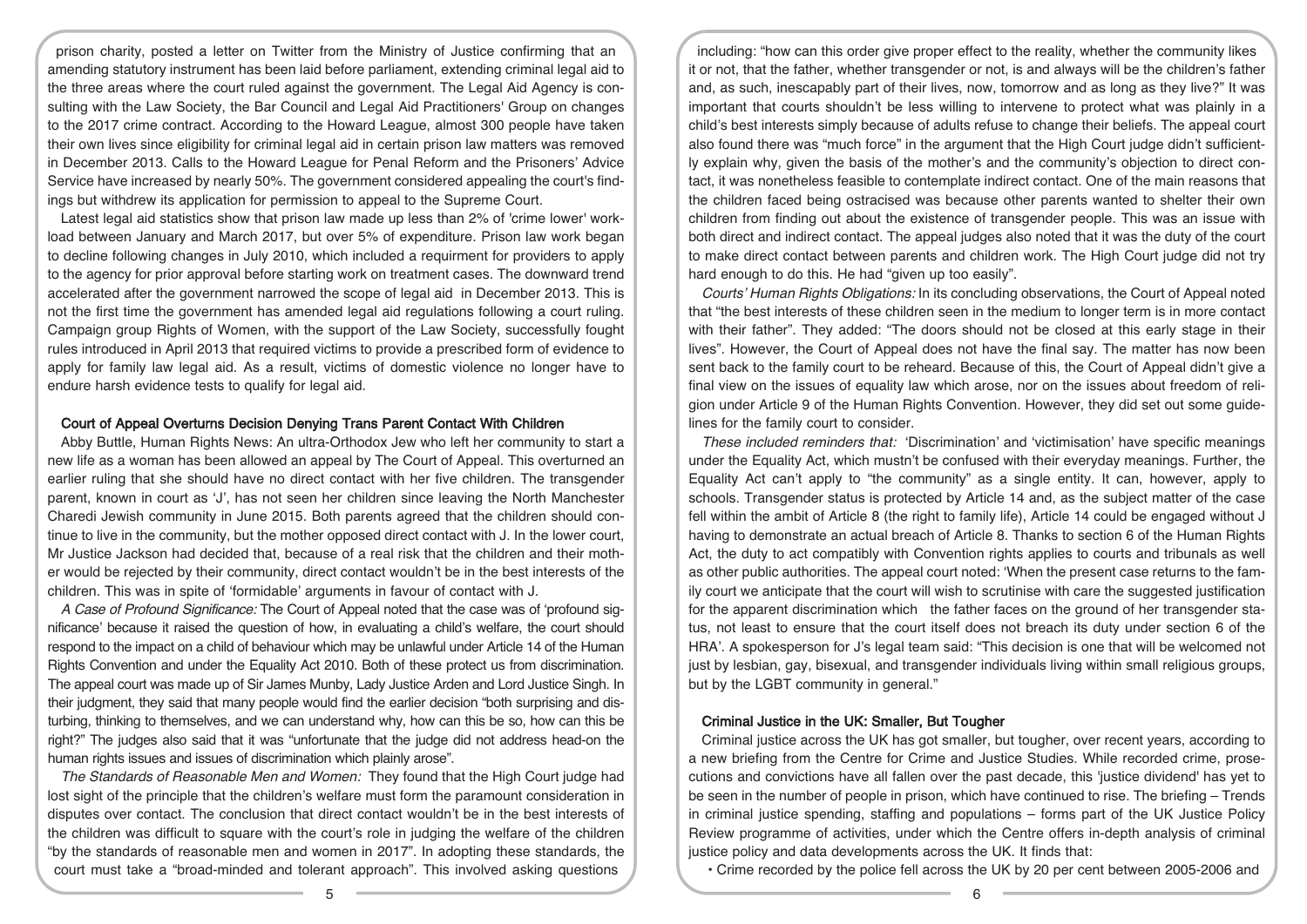2015-2016, from 6.1 million to 4.9 million. Over a shorter period – between 2009-2010 to 2015-16 – recorded crime across the UK rose marginally from 4.8 to 4.9 million. • Prosecutions across the UK fell from 1.9 million in 2009-2010 (the earlier year for which comparative figures are available) to 1.6 million in 2015-16, a fall of 12 per cent. Convictions during the same period fell 11 per cent, from 1.6 to 1.4 million. • Court fines issued by courts across the UK fell by 6 per cent between 2009-2010 and 2015-2016, from just over 1 million to 960,000. • Community sentences fell from 211,000 in 2009-2010 to 135,000 in 2015-2016, a reduction of 36 per cent. • The number of prison sentences handed out fell by nine per cent from 118,457 in 2009-2010 to 107,439 in 2015-16. • Real terms spending on criminal justice fell by 15 per cent between 2011-2012 and 2015-2016.

Despite this major shrinkage in the size and scale of criminal justice across the UK, the prison population has remained stubbornly high. Between 2009-2010 and 2015-2016 it remained flat at around 95,500. over a longer period – 2005-2006 to 2015-2016 – it went up by 11 per cent, from 85,300 to 94,600. The UK has three criminal justice jurisdictions: England and Wales, Scotland, and Northern Ireland. The briefing also highlights some important differences between these three jurisdictions. For instance:

• Real terms criminal justice spending fell much more sharply in England, Wales and Northern Ireland (around 16 per cent) than it did in Scotland (around six per cent). • Between 2006 and 2016, police officer numbers fell in England and Wales by 13 per cent, and in Northern Ireland by 23 per cent. In Scotland, they increased, by seven per cent. • Prison and probation staffing grew in Scotland, while it fell in England, Wales and Northern Ireland. • Between 2009-2010 and 2015-2016, the number of community sentences issued by the courts fell by 20 per cent in Northern Ireland, and by 41 per cent in England and Wales. In Scotland, they increased by 16 per cent.

Reacting to the findings, Richard Garside, Director of the Centre for Crime and Justice Studies, said: While criminal justice across the UK has become smaller in recent years. It has also become tougher. There have been welcome reductions in spending, and a fall in the number of police officers and other criminal justice workers. Yet the prison population has grown over the past decade and remains stubbornly high. Through our continued overuse of imprisonment, in often disgraceful conditions, we are squandering a potential justice dividend. We should be aiming to be doing less with less, including reducing our currently high prison population.

#### 10 Conflicts to Watch in 2018

" Over <sup>a</sup> decade of intensive Western military operations has contributed to <sup>a</sup> more permissive environment for the use of force. "

It's not all about Donald Trump. - That's a statement more easily written than believed, given the U.S. president's erratic comportment on the world stage — his tweets and taunts, his cavalier disregard of international accords, his readiness to undercut his own diplomats, his odd choice of foes, and his even odder choice of friends. And yet, a more inward-looking United States and a greater international diffusion of power, increasingly militarized foreign policy, and shrinking space for multilateralism and diplomacy are features of the international order that predate the current occupant of the White House and look set to outlast him.

The First Trend  $-$  U.S. retrenchment  $-$  has been in the making for years, hastened by the 2003 Iraq War that, intended to showcase American power, did more to demonstrate its limitations. Overreach abroad, fatigue at home, and a natural rebalancing after the relatively brief period of largely uncontested U.S. supremacy in the 1990s mean the decline was likely

inevitable. Trump's signature "America First" slogan harbors a toxic nativist, exclusionary, and intolerant worldview. His failure to appreciate the value of alliances to U.S. interests and his occasional disparagement of traditional partners is particularly self-defeating. His lamentations about the cost of U.S. overseas intervention lack any introspection regarding the price paid by peoples subjected to that intervention, focusing solely on that paid by those perpetrating it. But one ought not forget that Sen. Bernie Sanders (I-Vt.) in the same election season, and Barack Obama, as a candidate in the preceding ones, both rejected foreign entanglements and belittled nation building. Trump wasn't shaping the public mood. He was reflecting it. The retrenchment is a matter of degree, of course, given the approximately 200,000 active-duty U.S. troops deployed worldwide. But in terms of ability to manipulate or mold events around the globe, U.S. influence has been waning as power spreads to the east and south, creating a more multipolar world in which armed nonstate actors are playing a much larger role.

The Second Trend, the growing militarization of foreign policy, also represents continuity as much as departure. Trump exhibits a taste for generals and disdain for diplomats; his secretary of state has an even more curious penchant to dismember the institution from which he derives his power. But they are magnifying a wider and older pattern. The space for diplomacy was shrinking long before Trump's administration took an ax to the State Department. Throughout conflict zones, leaders increasingly appear prone to fight more than to talk — and to fight by violating international norms rather than respecting them. This owes much to how the rhetoric of counterterrorism has come to dominate foreign policy in theory and in practice. It has given license to governments to first label their armed opponents as terrorists and then treat them as such. Over a decade of intensive Western military operations has contributed to a more permissive environment for the use of force. Many recent conflicts have involved valuable geopolitical real estate, escalating regional and major power rivalries, more outside involvement in conflicts, and the fragmentation and proliferation of armed groups. There is more to play for, more players in the game, and less overlap among their core interests. All of these developments present obstacles to negotiated settlements.

The Third Trend is the erosion of multilateralism. Whereas former President Obama sought (with mixed success) to manage and cushion America's relative decline by bolstering international agreements — such as trade deals, the Paris climate accord, and the Iran nuclear negotiations — President Trump recoils from all that. Where Obama opted for burden-sharing, Trump's instinct is for burden-shedding. Even this dynamic, however, has deeper roots. On matters of international peace and security in particular, multilateralism has been manhandled for years. Animosity between Russia and Western powers has rendered the United Nations Security Council impotent on major conflicts since at least the 2011 Libya intervention; that animosity now infects debates on most crises on the council's agenda. Trump is not the only leader emphasizing bilateral arrangements and ad hoc alliances above multilateral diplomacy and intergovernmental institutions.

Then again, much of it is about Trump, inescapably. - The most ominous threats in 2018 nuclear war on the Korean Peninsula and a spiraling confrontation pitting the United States and its allies against Iran — could both be aggravated by Trump's actions, inactions, and idiosyncrasies. U.S. demands (in the North Korean case, denuclearization; in Iran's, unilateral renegotiation of the nuclear deal or Tehran's regional retreat) are unrealistic without serious diplomatic engagement or reciprocal concessions. In the former, Washington could face the prospect of provoking a nuclear war in order to avoid one, and in the latter, there is the possibility of jeopardizing a nuclear deal that is succeeding for the sake of a confrontation with Iran that almost certainly will not.

(A third potential flashpoint that didn't make it into our top 10 — because it came so late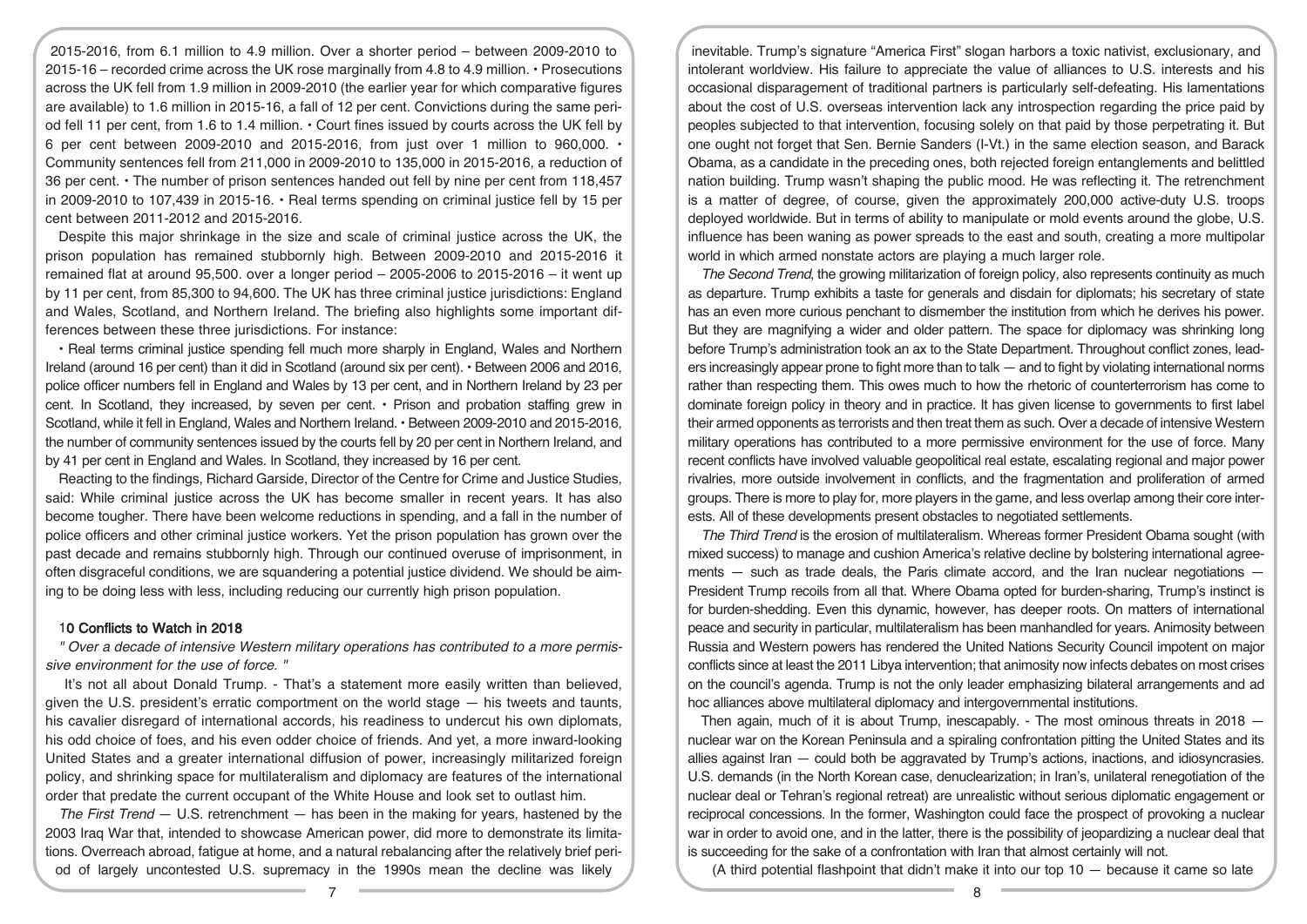and was so unexpected and gratuitous  $-$  is the Jerusalem powder keg. At the time of writing, it has not yet exploded, perhaps because when one is as hopeless as the Palestinians there is little hope left to be dashed. Still, the Trump administration's decision to recognize Jerusalem as the capital of Israel for purely domestic political reasons, with no conceivable foreign-policy gain and a risk of explosion, must rank as a prime example of diplomatic malpractice.)

As with all trends, there are countervailing ones often propelled by discomfort that the dominant trends provoke. Europeans are defending the Iranian nuclear deal and may end up deepening their own common security and strategic independence, President Emmanuel Macron is testing the reach of French diplomacy, and international consensus on action against climate change has held. Perhaps African states, already leading efforts to manage crises on the continent, will step up in the Democratic Republic of the Congo or another of the continent's major conflicts. Perhaps they or another assortment of actors could make the case for more engagement and dialogue and for defusing crises rather than exacerbating them. These may seem slender reeds on which to rest our hopes. But, as the following list of the International Crisis Group's top 10 conflicts to watch in 2018 unhappily illustrates, and for now at least, they may well be the only reeds we have.

1. North Korea's nuclear and missile testing coupled with the White House's bellicose rhetoric make the threat of war on the Korean Peninsula — even a catastrophic nuclear confrontation — higher now than at any time in recent history. Pyongyang's sixth nuclear test in September 2017 and the increasing range of its missiles clearly demonstrate its determination to advance its nuclear program and intercontinental strike capability. From the United States, meanwhile, comes careless saber-rattling and confusing signals about diplomacy.

2. U.S.-Saudi-Iran Rivalry. This rivalry will likely eclipse other Middle Eastern fault lines in 2018. It is enabled and exacerbated by three parallel developments: the consolidation of the authority of Mohammed bin Salman, Saudi Arabia's assertive crown prince; the Trump administration's more aggressive strategy toward Iran; and the end of the Islamic State's territorial control in Iraq and Syria, which allows Washington and Riyadh to aim the spotlight more firmly on Iran.The contours of a U.S./Saudi strategy (with an important Israeli assist) are becoming clear. It is based on an overriding assumption that Iran has exploited passive regional and international actors to bolster its position in Syria, Iraq, Yemen, and Lebanon. Washington and Riyadh seek to re-establish a sense of deterrence by convincing Tehran that it will pay at least as high a price for its actions as it can inflict on its adversaries.

3. The Rohingya Crisis: Myanmar and Bangladesh: Myanmar's Rohingya crisis has entered a dangerous new phase, threatening Myanmar's hard-won democratic transition, its stability, and that of Bangladesh and the region as a whole.

4. Yemen: With 8 million people on the brink of famine, 1 million declared cholera cases, and over 3 million internally displaced persons, the Yemen war could escalate further in 2018. After a period of rising tensions, dueling rallies, and armed assaults, former President Ali Abdullah Saleh announced in December that his General People's Congress was abandoning its partnership with the Houthis in favor of the Saudi-led coalition. Saleh paid for it with his life; he was killed immediately by his erstwhile partners.

5. Afghanistan: The War in Afghanistan looks set to intensify in 2018. The United States' new Afghanistan strategy raises the tempo of operations against the Taliban insurgency, with more U.S. forces, fiercer U.S. airstrikes, and more aggressive ground offensives by Afghan forces. The aim, according to senior officials, is to halt the Taliban's momentum and, eventually, force it into a political settlement. For now, though, the strategy is almost exclusively military.

6. Syria: After nearly seven years of war, President Bashar al-Assad's regime has the upper hand, thanks largely to Iranian and Russian backing. But the fighting is not over. Large swaths of the country remain outside regime control, regional and international powers disagree on a settlement, and Syria is an arena for the rivalry between Iran and its enemies. As the Islamic State is ousted from the east, prospects for escalation elsewhere will increase. In eastern Syria, rival campaigns by pro-regime forces (supported by Iran-backed militias and Russian airpower) and the Kurdish-led Syrian Democratic Forces (the SDF, backed by the U.S.-led anti-Islamic State coalition), have forced an Islamic State retreat. In Syria and Iraq, Islamic State remnants have retreated into the desert to await new opportunities. For the regime and the SDF, the fight against the Islamic State was a means to an end. The two aimed to capture territory and resources, but also to build on those gains — the regime by consolidating control; the Kurds by pressing for maximal autonomy. Thus far, the two sides mostly have avoided confrontation. With the Islamic State gone, the risks will increase.

7. The Sahel: Weak states across the Sahel region are struggling to manage an overlapping mix of intercommunal conflict, jihadi violence, and fighting over smuggling routes. Their leaders' predation and militarized responses often make things worse.

8. Democratic Republic of Congo: President Joseph Kabila's determination to hold on to power threatens to escalate the crisis in Congo and a humanitarian emergency that is already among the world's worst. At the end of 2016, the Saint Sylvester agreement appeared to offer a way out, requiring elections by the end of 2017, after which Kabila would leave power (his second and, according to the Congolese Constitution, final term in office should have ended December 2016). Over the past year, however, his regime has backtracked, exploiting the Congolese opposition's disarray and waning international attention and reneging on a powersharing deal. In November, the election commission announced a new calendar — with a vote at the end of 2018, extending Kabila's rule for at least another year. The most likely course in 2018 is gradual deterioration. But there are worse scenarios. As the regime clamps down, fails to secure parts of the country, and stokes instability in others, the risk of a steeper descent into chaos remains — with grave regional implications.

9. Ukraine: The conflict in eastern Ukraine has claimed over 10,000 lives and constitutes a grave ongoing humanitarian crisis. While it persists, relations between Russia and the West are unlikely to improve.Separatist-held areas are dysfunctional and dependent on Moscow. In other areas of Ukraine, mounting anger at corruption and the 2015 Minsk II agreement, which Russia and Ukraine's Western allies insist is the path to resolve the conflict, creates new challenges. Implementation of that agreement has stalled: Moscow points to Kiev's failure to carry out the Minsk agreement's political provisions, including devolving power to separatist-held areas once they are reintegrated into Ukraine; Kiev argues it cannot do so while Russian interference and insecurity in those areas persist. Both sides continue to exchange fire across the line dividing Ukrainian troops from separatist and Russian forces.

10. Venezuela took yet another turn for the worse in 2017, as President Nicolás Maduro's government ran the country further into the ground while strengthening its political grip. The opposition has imploded. Prospects for a peaceful restoration of democracy appear ever slimmer. But with the economy in free fall, Maduro faces enormous challenges. Expect the humanitarian crisis to deepen in 2018 as GDP continues to contract. In late November, Venezuela defaulted on part of its international debt. Sanctions will make debt restructuring nearly impossible. Increasing Russian support is unlikely to suffice, while China appears reluctant to bail Maduro out. A default could provoke the seizure of Venezuelan assets abroad, crippling the oil trade that accounts for 95 percent of the country's export earnings.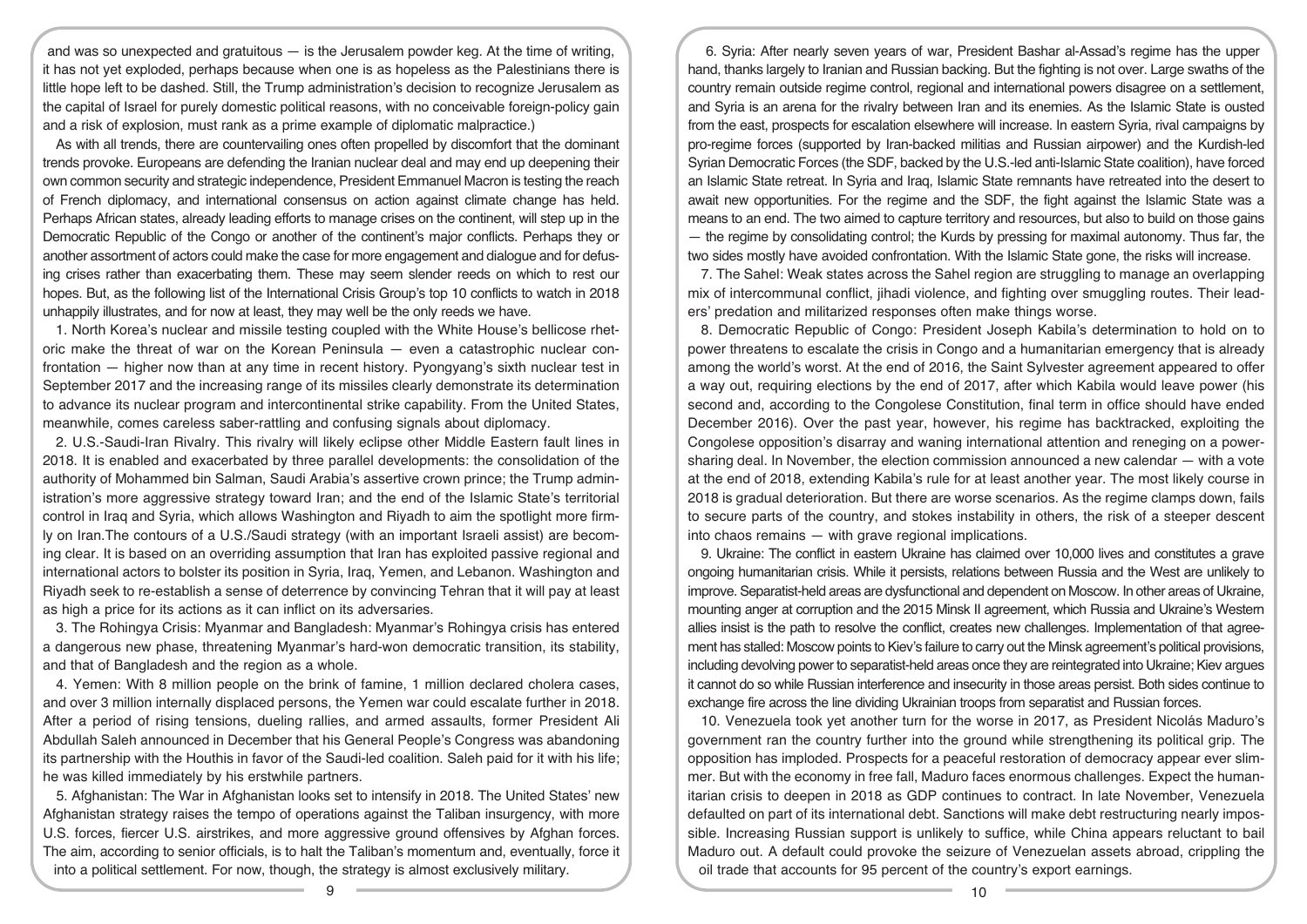## Making It Fair A Joint Inspection of Disclosure of Unused Material In Crown Court Cases

The importance of disclosure in the criminal justice system cannot be underestimated. This report has identified a number of aspects of concern in the way that Crown Court trials are handled by the prosecution, and how police and the Crown Prosecution Service (CPS) manage effectively unused material relating to 'volume' casework at that venue. Many of our findings are not new and many have been emphasised in previous reviews. Some action has been taken to address them, chiefly in relation to serious and complex crime, where significant disclosure inadequacies in a number of high profile cases have drawn strong criticism from the judiciary and attracted media interest. This concentration on serious casework in the Crown Court, promulgated by those at the top of both the CPS and police, has in turn resulted in a too narrow approach to the overall disclosure problem. In essence, a two-tier attitude towards disclosure has evolved, with significantly less attention being given to the volume cases that proceed through the Crown Court. These cases form the majority of the Crown Court's work and on a human level involve the majority of victims.

Within many of these cases a culture of acceptance exists amongst the parties involved in the disclosure process, who look for ways of working around its failings rather than fixing the root problems. The situation has not been helped by an over-prioritisation of the available resource on achieving deadlines under the Crown Court Better Case Management (BCM) process, rather than there being sufficient resource available to ensure disclosure is dealt with to the appropriate standard at the first opportunity.

This report does not suggest changes to the law or the BCM process. The Criminal Procedure and Investigations Act 1996 and the code that governs it have been commented on in many previous reviews as an effective piece of legislation. Equally, BCM affords ample opportunity for the disclosure process to work if the relevant parties comply with their disclosure requirements at the right time. The root of the problem lies in the practical application of the legislation that governs disclosure. A number of issues have been identified in relation to how disclosure is managed, each of which is a matter of concern and has elicited a separate recommendation. However, just as importantly as responding to each issue, is a need for a change in attitude to ensure that disclosure is recognised as a crucial part of the criminal justice process and that it must be carried out to the appropriate standards. This will not be brought about by 'top down' pronouncements, but by the engagement of every single police officer and CPS prosecutor and paralegal officer involved in an investigation or prosecution to ensure that a common aim is achieved: a fair disclosure for a fair trial.

1.1 Disclosure of unused material is a key component of the investigative and prosecution process. It should be considered at the point where a criminal investigation commences, continue at the point of charge, and be at the forefront as the case progresses and at every subsequent court hearing. Every unused item that is retained by police and considered relevant to an investigation should be reviewed to ascertain whether its existence is capable of undermining the prosecution or assisting the defence case. If either factor applies, unless certain restrictions apply, it must be disclosed to the defence. The way that this disclosure process should take place is governed by the Criminal Procedure and Investigations Act 1996 (CPIA), by common law and by the Code of Practice and guidance.

1.2 This inspection has analysed the process in detail. It has reviewed volume Crown Court cases at random, as well as cases that have been identified by the CPS as failing because of an issue with disclosure. These file reviews have been supported by interviews and focus groups, surveys and unannounced Crown Court observations.

1.3 The inspection found that police scheduling (the process of recording details of both sensitive and non-sensitive material) is routinely poor, while revelation by the police to the prosecutor of material that may undermine the prosecution case or assist the defence case is rare. Prosecutors fail to challenge poor quality schedules and in turn provide little or no input to the police. Neither party is managing sensitive material effectively and prosecutors are failing to manage ongoing disclosure. To compound matters, the auditing process surrounding disclosure decision-making falls far below any acceptable standard of performance. The failure to grip disclosure issues early often leads to chaotic scenes later outside the courtroom, where last minute and often unauthorised disclosure between counsel, unnecessary adjournments and - ultimately - discontinued cases, are common occurrences. This is likely to reflect badly on the criminal justice system in the eyes of victims and witnesses.

1.4 This inspection has identified a number of reasons for this significant failure in the process of disclosure and they form the basis of our recommendations. There needs to be improvement in the training provided to police and in the supervision provided to both police and prosecutors. Although there is good training of prosecutors, it is not leading to commensurate performance improvement. There must be better communication between the two parties and in the information and communications technology (ICT) systems used to support the transfer of information. Equally, there needs to be a greater level of importance given to disclosure by those in key strategic roles in both agencies, especially for non-complex cases which form the majority of cases going to court. Above all, there needs to be a cultural shift that approaches the concept of disclosure differently, that sees it as key to the prosecution process where both agencies add value, rather than an administrative function. Only then will assurance be provided that the prosecution agencies are motivated in their desire for a fair trial, rather than one that focuses on the prosecution case and pays insufficient heed to potential evidence for the defence that lies within the unused material in their possession.

Recommendations: Immediately, police or CPS must correctly identify all disclosure issues relating to unused material at the charging stage and this must be reflected fully in an action plan.

Within six months the CPS should comply with the Attorney General's Guidelines on Disclosure requirement and ensure that every defence statement is reviewed by the allocated prosecutor prior to sending to the police and that prompt guidance is given to the police on what further actions should be taken or material provided (paragraph 6.8).

Within 12 months the College of Policing should produce guidance on training that is of sufficient depth to enable police forces to provide effective training on the disclosure of unused material to all staff involved in the investigation process. The guidance, which may best be served by the use of classroom based or a similar form of interactive training, should concentrate on ensuring that staff fully understand their responsibilities in relation to the revelation of both sensitive and non-sensitive material and how to schedule material correctly (paragraph 10.4).

Within six months police forces should improve their supervision of case files, with regard to the handling of unused material. This process should be supported by the requirement for supervisors to sign the Disclosure Officer's Report each time this is completed (paragraph 10.9).

Within six months, the CPS Compliance and Assurance Team should commence six monthly disclosure dip samples of volume Crown Court files from each CPS Area, with the findings included in the CPS Area Quarterly Performance Review process (paragraph 10.12).

Within six months, all police forces should establish the role of dedicated disclosure champion and ensure that the role holder is of sufficient seniority to ensure they are able to work closely with the CPS Area Disclosure Champions using the existing meetings structure to ensure that disclosure failures are closely monitored and good practice promulgated on a regular basis (paragraph 10.15).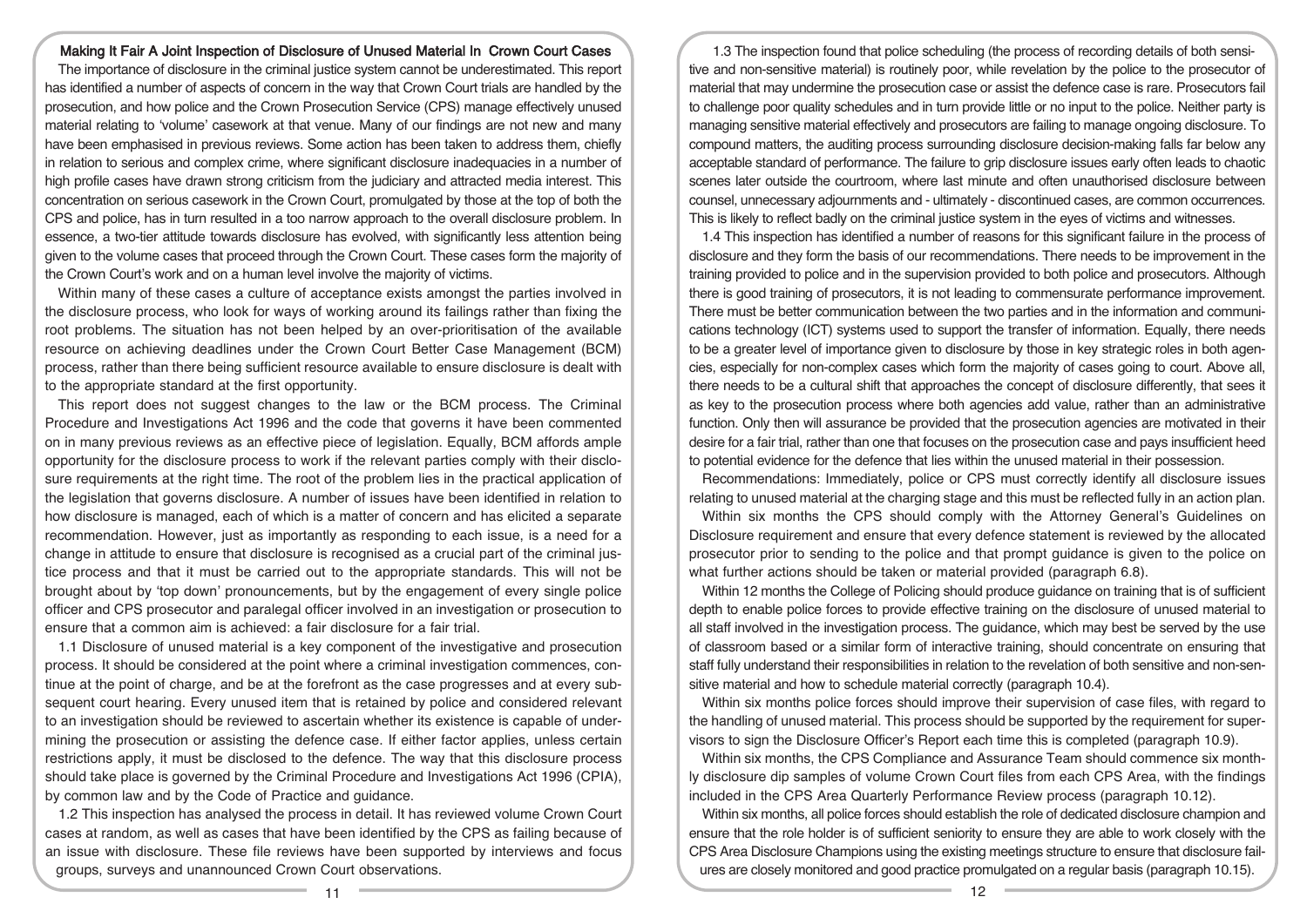Within six months the CPS should provide a system of information sharing between the Areas and Headquarters that enables the effective analysis of Area performance on disclosure (paragraph 10.24).

Within 12 months, the police and the CPS should review their respective digital case management systems to ensure all digital unused material provided by the police to the CPS is stored within one central location on the CPS system and one disclosure recording document is available to prosecutors in the same location (paragraph 10.31).

Within six months, the CPS and police should develop effective communication processes that enable officers in charge of investigations and the allocated prosecutor to resolve unused material disclosure issues in a timely and effective manner (paragraph 10.33)

#### More than 300 Human Rights Activists Murdered in 2017

Dedicated to the more than 300 human rights defenders murdered this year, the Front Line Defenders Annual Report on Human Rights Defenders At Risk opens with two pages listing the names of the deceased. The report details the physical attacks, threats, judicial harassment, and smear campaigns used by state, non-state, and corporate actors to hinder the work of peaceful human rights defenders (HRDs) around the world. In 2017, 312 defenders in 27 countries were killed for their peaceful work, according to data collected by Front Line Defenders. More than two-thirds of these, 67% of the total number of activists killed, were defending land, environmental and indigenous peoples' rights, nearly always in the context of mega projects, extractive industry and big business.

Of the cases tracked, only 12% of all murder cases resulted in the arrest of suspects. Impunity for acts of violence against HRDs continues to enable an environment of frequent killings, said the organisation, as does a chronic lack of protection for HRDs at risk. Of the cases for which data on threats was collected, 84% of murdered defenders received at least one targeted death threat prior to their killing.Around the world, defenders continue to tell us that police and government officials refuse to respond to requests for protection following death threats to activists," said Executive Director Anderson, speaking at the lauch of the report in Dublin. "Killings almost always occur following a series or pattern of threats, indicating that if preventive action were taken by police, and threats against defenders were taken seriously by authorities, HRD killings could be drastically reduced. Killings almost always occur following a series or pattern of threats, indicating that if preventive action were taken by police, and threats against defenders were taken seriously by authorities, HRD killings could be drastically reduced." - Executive Director Andrew Anderson

In addition to the high rate of murders in 2017, criminalisation remained the most common strategy used to hinder the critical work of HRDs. In 2017, thousands of activists were detained on fabricated charges, subjected to lengthy, expensive and unfair legal processes or sentenced to long prison terms. In a number of countries, authorities accused HRDs of "waging war against the state" and "secession," charges which carry the death penalty. In the Middle East and North Africa, HRDs faced charges relating to terrorism, state security and espionage. In Vietnam, the government staged a systematic campaign against bloggers, academics and citizen journalists in 2017, with activists arrested, charged, labeled "enemies of the state" and given jail terms of up to ten years and addiiton time under house arrest.

The report also highlights that international pressure on governments who target HRDs is critical. In 2017, six HRDs in Sudan were detaiend and put on trial for "conspiracy to conduct espionage and intelligence activities in favour of foreign embassies" and "waging war against the state." Three of them were detained for almost a year; two were tortured. Following

an extensive campaign of domestic and international pressure, however, all six received a presidential pardon in August. In many cases reported by Front Line Defenders, both judicial harassment and physical attacks were preceded by defamation and smear campaigns at the local level. Women human rights defenders around the world are increasingly reporting hypersexualized smear campaigns and defamation, which aim to limit their activism by eroding local support networks. In response, according to Executive Direction Andrew Anderson, Front Line Defenders is working to promote HRD security with a range of protection programming. In addition to risk management and digital protection trainings, advocacy at the national, international, and EU level, emergency relocation, and nearly 500 protection grants provided to activists at risk in 2017, Front Line Defenders also works with HRDs to devise visibility campaigns to counteract the defamation and smear campaigns that put them at risk.

## Family Launches Campaign Over 'Contentious' Conviction of Jemma Beale

The family and friends of Jemma Beale have begun a campaign over what they describe as a "contentious" conviction. Jemma was found guilty last year of perjury and perverting the course of justice. A jury found that she had made up claims of rape and sexual assault. Jemma was sentenced to ten years in prison, longer than the average sentence for rape. Jemma's father Roy told Socialist Worker, "The Daily Telegraph newspaper quoted the following from DS Kevin Lynott from the Metropolitan Police, which investigated three of the four allegations. "It said he 'insisted that each of her claims had been investigated independently and that there was "credible" evidence that cast no doubt on her allegations'. "This credible evidence still exists. Please read the documented evidence and share the facts." Her family has said false stories were published in the mainstream press. Some headlines declared that Jemma had made claims against 15 men. Her family said Jemma accused three men in relation to four incidents across three years. They said "prejudicial" headlines were published while Jemma's trial was ongoing. They have also questioned the basis for some of the charges against her. The perjury charges followed an ex-girlfriend, Anuska Pritchard, claiming that Jemma had confessed to lying about being raped. Jemma's family said, "Pritchard has never gone to the police with details of the alleged 'confession'." Police became aware of the allegation following a visit to Pritchard in 2014. Jemma's family added, "The police commenced an investigation into Jemma simply because they did not believe it was possible for a woman to be sexually assaulted four times in three years. "However, the Mumsnet survey "We Believe You", which received 1,600 respondents, sadly shows that 23 percent of women who had been sexually assaulted suffered on four or more occasions."

#### Ignoring Women's Needs in Custody Breaches Their Rights, Says Watchdog

Owen Bowcott, Guardian: Failures to provide adequate sanitary protection to women and girls in police custody breach their human rights, the home secretary has been warned by an independent watchdog. The Independent Custody Visiting Association (ICVA) has written to Amber Rudd and Justine Greening, the women and equalities minister, calling on them to improve conditions for female suspects held in police cells. Successive inspections of police stations by visitors, the letter alleges, have found that the needs of menstruating women in police detention are routinely ignored. "Women are frequently left without the assistance of female officers, without access to adequate and hygienic sanitary protection, or facilities for washing and changing," the letter released on Thursday states. "Inadequate consideration is given to menstruation by